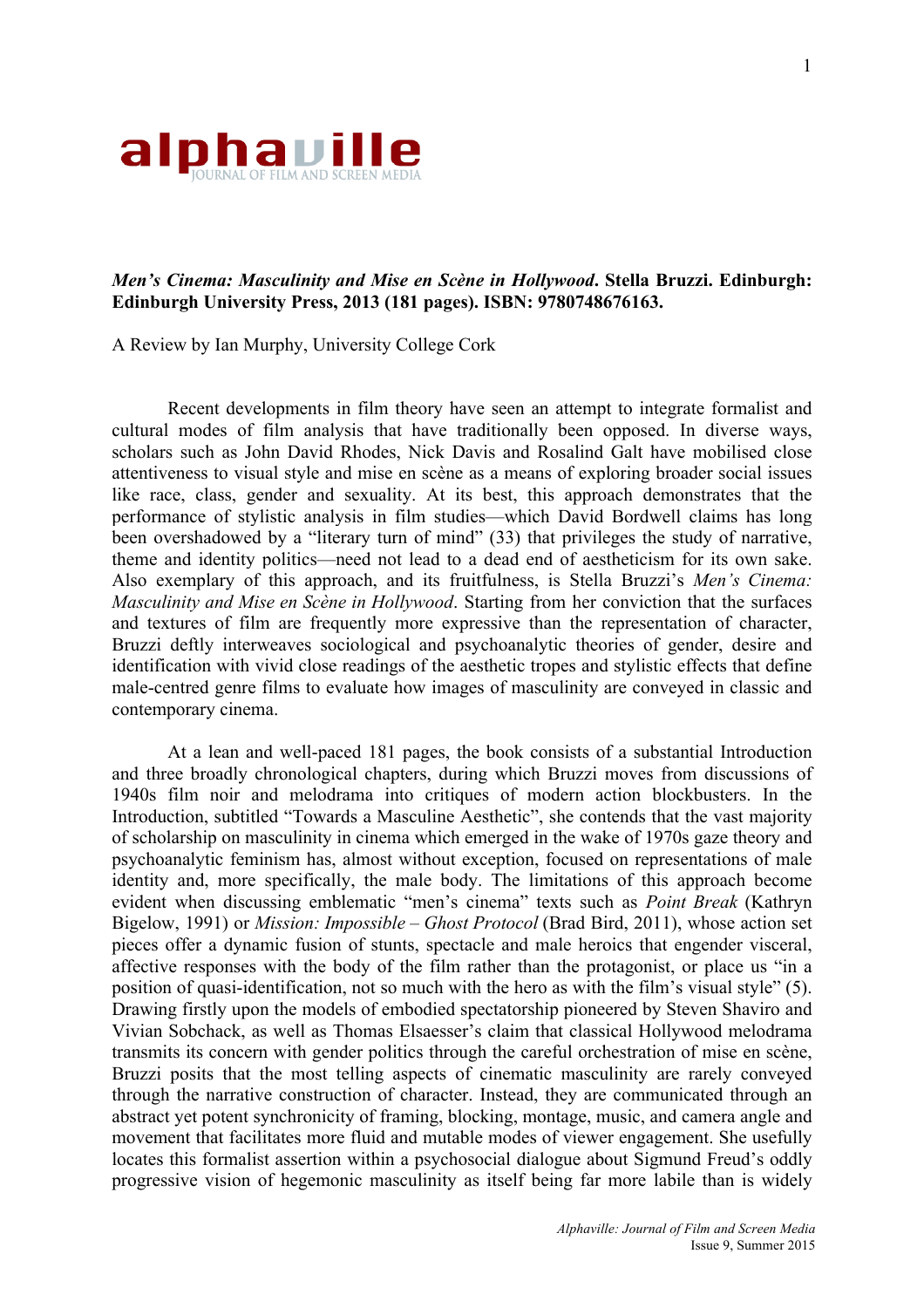accepted within dominant culture—his belief, in other words, that there is no such thing as "normal", only the performance of normality—and further broadens the discussion to encompass queer theorist Eve Kosofsky Sedgwick's claim that our subjective responses to cultural stimuli are rarely restricted to our gendered identity positions. From this complex but accessible theoretical baseline, Bruzzi seeks to establish men's cinema as a discrete category of sensual, high-energy, intensely physical filmmaking that, within the confines of a conservative Hollywood system, yields unexpectedly liberal and inclusive spectatorial pleasures. For the author, those moments when a traditionally male-centred film "elicits a visceral, emotive response from its viewers as well as an intellectual one" constitute a "response to its liberating, intense visual style just as much as to any nebulously defined notion of the phallus" (28).

Chapter One, entitled "How *Mise en Scène* Tells the Man's Story", extends these preliminary concerns into a fuller assessment of the relationship between masculinity and mise en scène in classical Hollywood narrative. Bruzzi firstly considers how "white, middleclass, heterosexual masculinity" (32) is constructed as the normative subject position by the invisible unity of the continuity system, and is either affirmed or undermined by the degree to which films adhere to this convention. For instance, *To Kill a Mockingbird* (Robert Mulligan, 1962) uses a self-consciously unobtrusive visual regime built around static camera and emotive close-ups to suture us into the subjectivity of its liberal male lawyer protagonist (Gregory Peck)—particularly during his nine-minute courtroom speech—and thus "cement the symbolic bond between hegemonic masculinity, ideology and audience" (35). In contrast, *Beyond a Reasonable Doubt* (Fritz Lang, 1956) denaturalises the accord between dominant masculinity and continuity editing by employing oppressively flat, borderline-theatrical camerawork in the service of a perverse twist ending, which retrospectively reveals this style as an unreliable affectation that is "all about surface and performance" (36). Bruzzi then turns to an intriguing discussion of how male anxiety in domestic melodrama is figured through the deployment of nonnarrative elements, such as the visual construction of the family staircase as an enclosing barricade in *There's Always Tomorrow* (Douglas Sirk, 1956), the framing of a bedroom window as a psychosexual prison in *Written on the Wind* (Sirk, 1956), and the use of awkward blocking, low angles and CinemaScope to translate James Dean's neurosis into a kind of abstract expressionism in *Rebel Without a Cause* (Nicholas Ray, 1955). Such anxieties surface more forcefully within film noir, whose "suppressive narratives" (38) and manipulation of light and design signify the claustrophobic dread or morbid panic experienced by the threatened hero. Her examples of noir's projection of anxiety onto the body of the film include the proliferation of framing devices in *Out of the Past* (Jacques Tourneur, 1947), where Robert Mitchum's central investigation is relayed through a maze of apartments, nightclubs and underlit doorways, and the climactic shootout in *The Lady from Shanghai* (Orson Welles, 1947), in which the hall of mirrors refracting multiple distorted images symbolises the genre's "omnipresent lack of clarity, stable identities and sound knowledge" (49). These case studies represent Bruzzi's most persuasive dissections of male trouble, as the harmony of style and theme richly evokes those moments where the normative male subject, "having thought it was the identity position against which its 'Others' were defined, … discovers, in fact, that it is the most precarious and unsustainable of identity positions" (50). Moving towards a darker strain of "polymorphous perversity" (63), she closes the chapter with a study of colour in *Dead Ringers* (David Cronenberg, 1988), reading the eruption of red across the film's chilly blue mise en scène as a return of the repressed within the precariously balanced intersubjectivity of its identical twin protagonists. While this film easily ranks among the cinema's most unnerving portraits of annihilated masculinity, its citation here feels somewhat anomalous: Cronenberg's brand of postmodern body horror is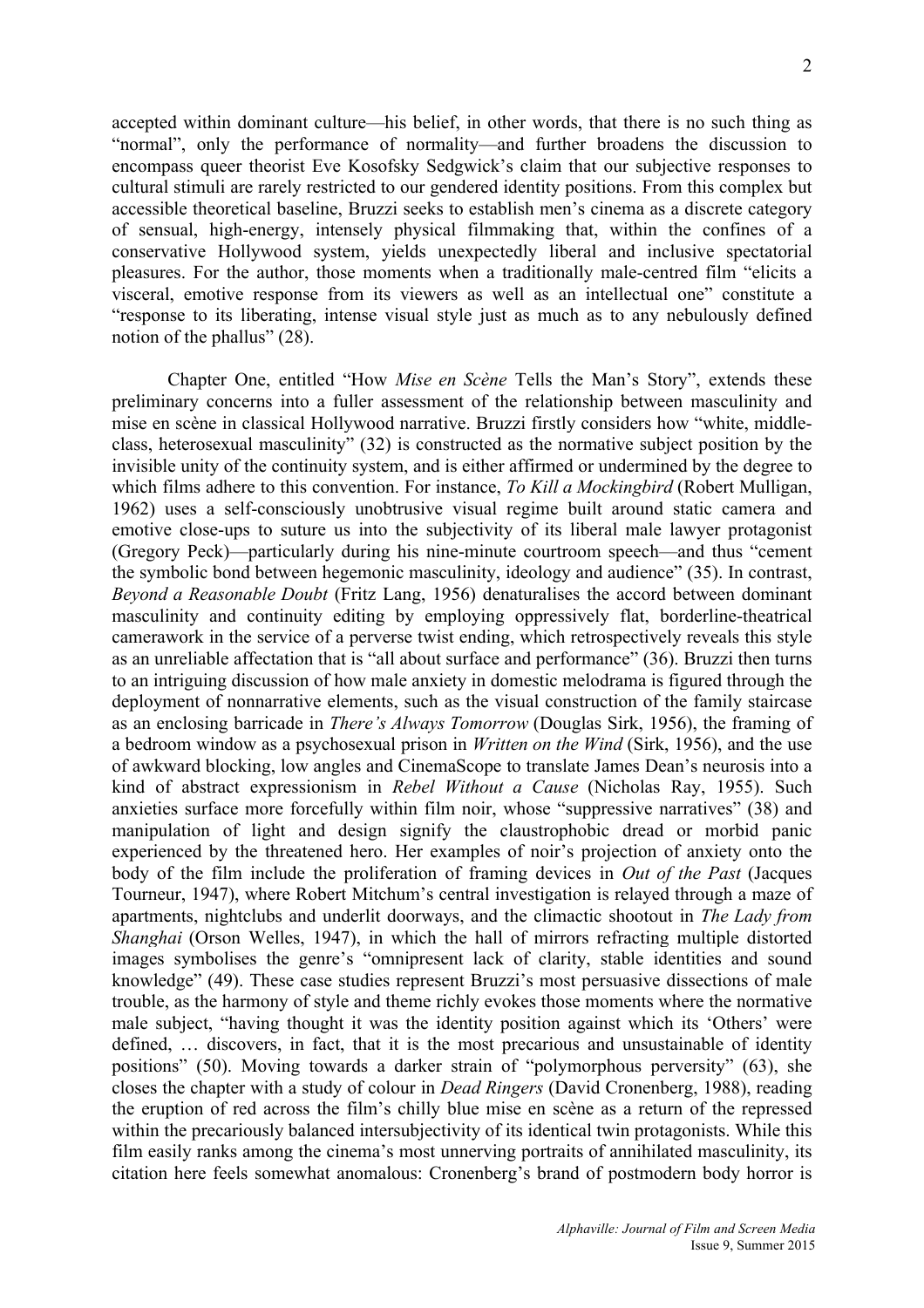too idiosyncratic, too unmistakeably Canadian, to be comfortably located within the book's mainstream Hollywood contexts and traditions.

The book's second and shortest chapter is entitled "Towards a Masculine Aesthetic", and in it Bruzzi offers a close study of three canonical postclassical texts that, in different but equally important ways, have shaped the subsequent style and identificatory dynamics of men's cinema. She argues that the cold, self-conscious artifice of *Once Upon a Time in the West* (*C'era una volta il West*, Sergio Leone, 1968) reroutes conventional investments in character towards a set of audiovisual gestures and motifs: Ennio Morricone's elegiac score, the sweeping crane shot of Claudia Cardinale arriving at the train station, and the low-angle widescreen composition of a group of men walking slowly and purposefully towards the camera, which "draws us into a complex form of identification, not with the men so much as with the feelings provoked by the synchronisation of the men's actions with the camera's angle and movement" (74–5). These aesthetics of male camaraderie and communal identity are again evoked through the "walking posse" motif in *The Wild Bunch* (Sam Peckinpah, 1969), though in this case it is the film's breakneck montage and overt fetishisation of gun violence that have proven most influential on everything from blockbuster action franchises to the oeuvre of Quentin Tarantino. Turning her attention to *Dirty Harry* (Don Siegel, 1971), Bruzzi posits that the title character's conservative, right-wing hypermasculinity is slyly undercut by the film's economic minimalism, driven by handheld camera, jerky whip pans and natural lighting schemes that quickly entered the visual lexicon of men's cinema. Taken collectively, these three films exemplify how stylistic effects and techniques can be "adapted as well as assimilated" (92) across different generic and historical contexts.

The third chapter, simply titled "Men's Cinema", is the book's longest section, an extended study of a wide range of contemporary films whose tropes crystallise masculine aesthetics. While Bruzzi's writing style remains astute and often witty, I have some reservations about her choice of case studies here. In some cases, the texts under consideration are film studies mainstays that are unavoidably crucial to the evolution of modern men's cinema, but are unfortunately a little too well chronicled to generate fresh enthusiasm: *Raging Bull* (Martin Scorsese, 1980), *Goodfellas* (Scorsese, 1990), *Die Hard* (John McTiernan, 1988) and *Reservoir Dogs* (Tarantino, 1992). In other cases, the selections are too similar to significantly advance the argument: once Bruzzi has identified the prevalence of "exaggeratedly upbeat and macho style (lots of rivalry, shouting by men in uniforms, whooping and high fiving)" (113) in 1980s and 90s action films via her study of the homosocially hysterical volleyball game and flight training sequences in *Top Gun* (Tony Scott, 1986), we gain little from an analysis of the gung-ho, MTV-style firefighting montages in *Backdraft* (Ron Howard, 1991). In other cases again—the study of Michael Douglas's Monday-morning "power walk" to the Oval Office in the romantic comedy *The American President* (Rob Reiner, 1995), or the patriarchal construction of the tragic warrior hero through slow motion, close-up and POV shots in *Gladiator* (Ridley Scott, 2000)—the films simply feel too safe, too entrenched in the genre conventions and industrial practices of mainstream Hollywood, to produce the kinds of richly ambiguous aesthetic signification we saw in the classical noirs and melodramas. Towards the end of the chapter, however, Bruzzi returns to the type of inward neuroses that made the earlier studies so compelling. She describes an increased focus upon introspection in recent men's cinema, as exemplified by the frenetic montages of amnesiac Jason Bourne struggling to reconstruct his traumatic history in *The Bourne Identity* (Doug Liman, 2002), the use of austere Scottish landscape as an objective correlative to James Bond's conflicted psyche in *Skyfall* (Sam Mendes, 2012), and the manner in which so-called puzzle films *Inception* (Christopher Nolan, 2010) and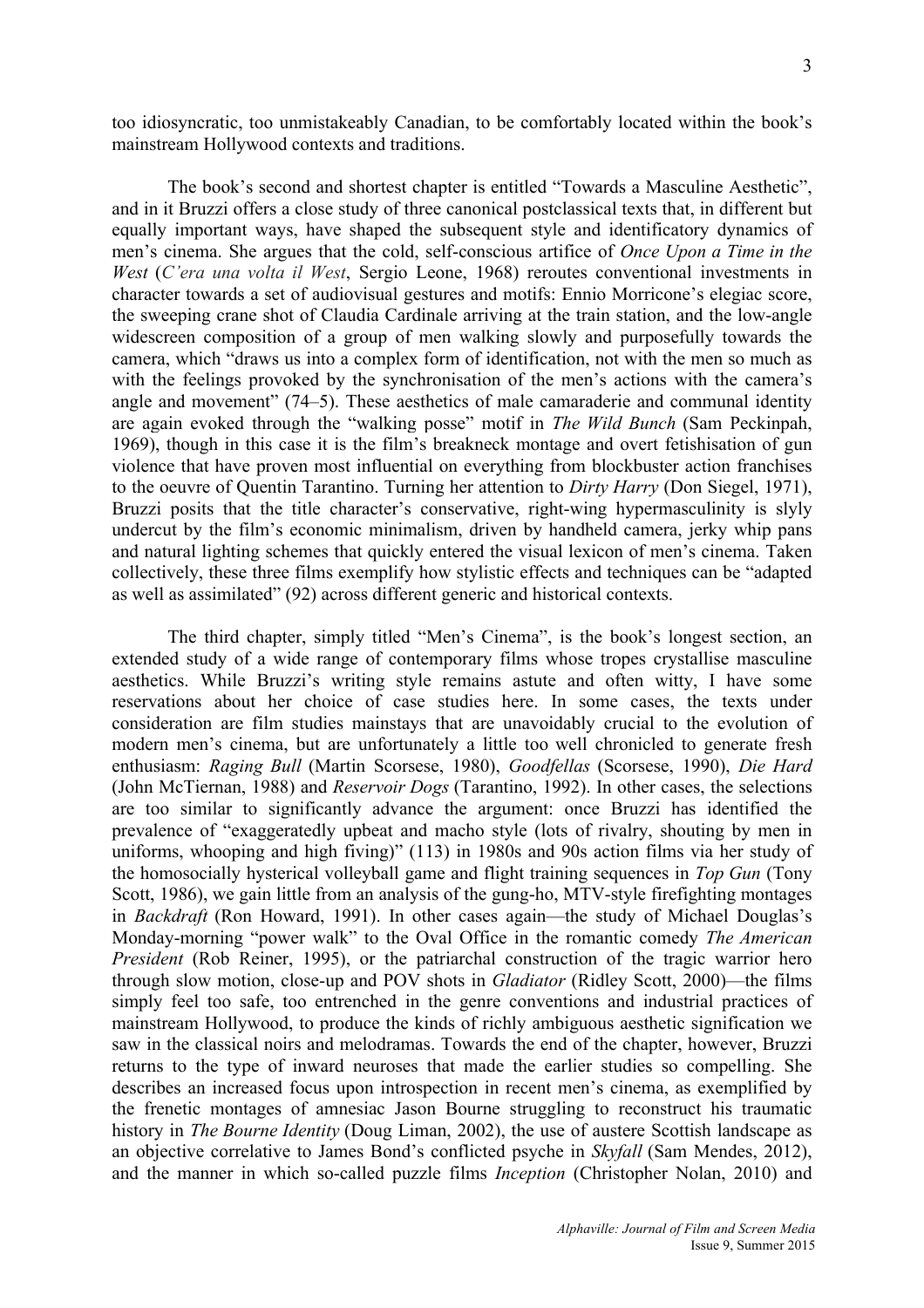*Shutter Island* (Scorsese, 2010) marshal colour, editing and camera movement to blur the boundaries between fantasy and reality experienced by their tormented heroes (played, in both cases, by Leonardo DiCaprio).

The more qualified successes of this final chapter lead me to ponder some potentially fruitful areas for expansion. Although Bruzzi is not concerned with auteur issues, she might have further explored filmmakers like Michael Mann or Kathryn Bigelow, both of whom have built careers upon the kinds of affective materiality, visceral action sequences and themes of embodied subjectivity that she repeatedly associates with men's cinema. As noted earlier, she mounts a strong analysis of the nongenderised pleasures of surfing and skydiving in *Point Break*, but equally ripe for theorisation are *Blue Steel* (1989), where Bigelow's trademark masculine style is strikingly mediated through the presence of a female protagonist, or *The Hurt Locker* (2008), for which her mastery of classic men's-cinema terrain significantly made her Hollywood's first and, to date, only female filmmaker to win the Best Director Oscar. More than the underrepresentation of specific directors, though, Bruzzi's understandable eschewal of the thematic and identitarian approach occasionally compromises her thesis. After all, the evocations of masculinity in these films are never simply pure distillations of an abstract male style, but are rather permeated and intersected by a whole range of other cultural dynamics. The soaring rockets of *The Right Stuff* (Philip Kaufman, 1983) index American patriotism as much as Lacan's absent phallus; the gritty credit montage of auto factory workers toiling to the blues rhythm of Jack Nitzsche's "Hard Workin' Man" in *Blue Collar* (Paul Schrader, 1978) conveys a masculinity that is sharply divided along racial, economic and institutional power lines. Our spectatorial response to their masculine aesthetics is thus also an engagement with related social discourses that may fall outside the scope of Bruzzi's project, but whose absence nevertheless tends to limit its political vitality. In the Introduction, Bruzzi concedes that the feminist effort to define women's cinema in the 1970s and 80s "was always a different project from any potentially comparable definition of 'men's cinema', as the former necessarily had an urgent political and ideological root, and aesthetics were inevitably allied to this political struggle" (11). The comparative lack of urgency becomes palpable in some of these later readings where there seems to be less at stake, especially in those highly commercial films that uphold rather than critique normative modes of articulating hegemonic masculinities.

Indeed, this brings me to my final reservation: I am not quite convinced by the purportedly unifying and affective "inclusiveness" of a men's cinema that is almost exclusively populated by white heterosexual protagonists, and I wonder how Bruzzi's thesis might benefit from a more productive dialogue with LGBT and queer film. Certainly homosexuality is, as she stresses, already subliminally inscribed in many of these films through its uneasy textual absence, and the ways in which films like *The Deer Hunter* (Michael Cimino, 1978) or *Top Gun* visually betray their heroes' failure to embody the ideal of exemplary heteronormativity. Yet it does not follow that these are the only enunciation strategies or types of queerness worth exploring, and she forecloses too quickly upon the identificatory potential of films that deal more directly with homosexuality. To cite but one obvious example, *Brokeback Mountain* (Ang Lee, 2005) enacts the masculinity crisis suffered by its closeted cowboys precisely through its evocative play on the aesthetic tropes, mythic iconography and spatial relationship between man and landscape popularised by that most hallowed men's-cinema genre, the Western. Again, it seems that a little more diversity in the case studies could foster exciting new dimensions to Bruzzi's thesis. Ultimately, however, my misgivings about some of the directions in which she takes her study are grounded in enthusiasm about its obvious critical fertility and engaging, thought-provoking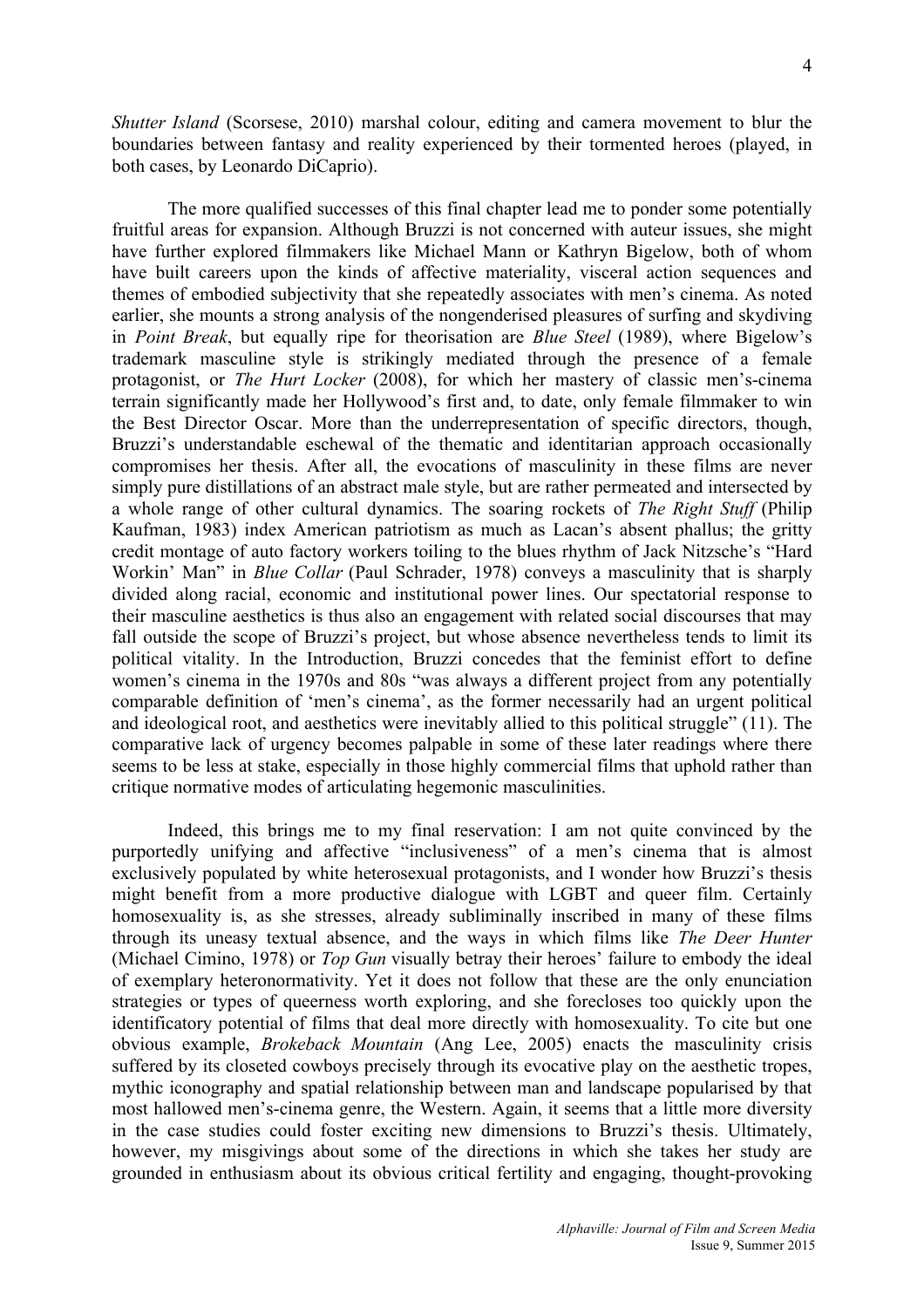nature. This is a lucid, highly enjoyable book that will undoubtedly stimulate further interesting research on the relationship between gender, aesthetics and spectatorship.

## **Works Cited**

*The American President*. Dir. Rob Reiner. Columbia Pictures, 1995. Film.

*Backdraft*. Dir. Ron Howard. Universal Pictures, 1991. Film.

*Beyond a Reasonable Doubt*. Dir. Fritz Lang. RKO Radio Pictures, 1956. Film.

*Blue Collar*. Dir. Paul Schrader. Universal Pictures, 1978. Film.

*Blue Steel*. Dir. Kathryn Bigelow. MGM, 1989. Film.

- Bordwell, David. *Figures Traced in Light: On Cinematic Staging*. Berkeley: California UP, 2005. Print.
- *The Bourne Identity.* Dir. Doug Liman. Universal Pictures, 2002. Film.

*Brokeback Mountain.* Dir. Ang Lee. Focus Features, 2005. Film*.*

Davis, Nick. *The Desiring-Image: Gilles Deleuze and Contemporary Queer Cinema*. Oxford: Oxford UP, 2013. Print.

*Dead Ringers. Dir. David Cronenberg.*  $20<sup>th</sup>$  Century Fox, 1988. Film.

*The Deer Hunter.* Dir. Michael Cimino. Universal Pictures, 1978. Film.

*Die Hard*. Dir. John McTiernan. 20<sup>th</sup> Century Fox, 1988. Film.

*Dirty Harry*. Dir. Don Siegel. Warner Bros., 1971. Film.

- Elsaesser, Thomas. "Tales of Sound and Fury: Observations on the Family Melodrama." *Imitations of Life: A Reader on Film and Television Melodrama. Ed. Marcia Landy.* Detroit, MI: Wayne State UP, 1991. 68–92. Print.
- Freud, Sigmund. "The Sexual Aberrations." *On Sexuality* (Penguin Freud Library, Vol. 7). London: Penguin, 1991. 45–87. Print.
- Galt, Rosalind. *Pretty: Film and the Decorative Image*. New York: Columbia UP, 2011. Print.

*Gladiator.* Dir. Ridley Scott. Universal Pictures, 2000. Film.

*Goodfellas.* Dir. Martin Scorsese. Warner Bros., 1990. Film.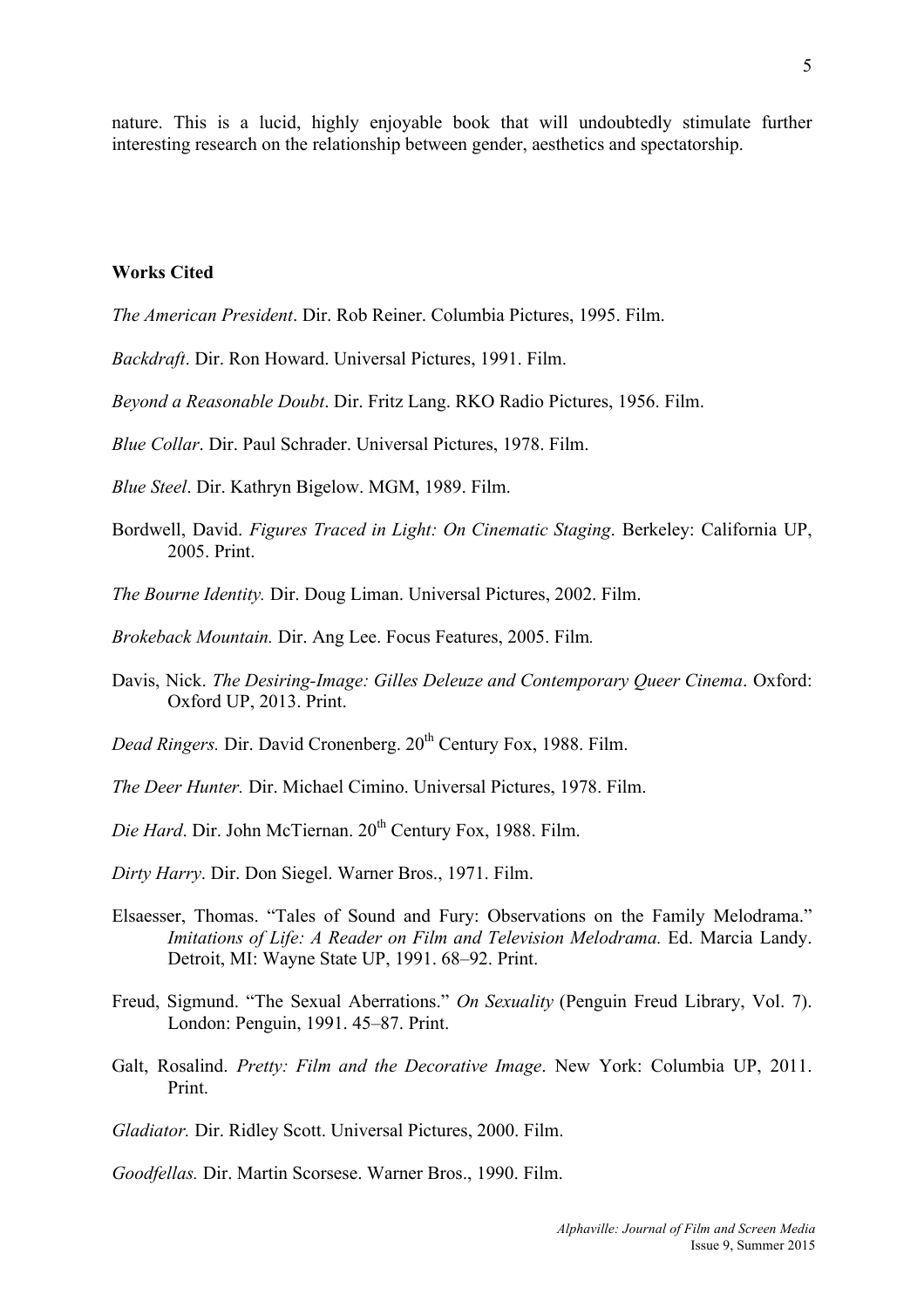*The Hurt Locker.* Dir. Kathryn Bigelow. Summit Entertainment, 2008. Film.

*Inception.* Dir. Christopher Nolan. Warner Bros., 2010. Film.

*The Lady from Shanghai*. Dir. Orson Welles. Columbia Pictures, 1947. Film.

*Mission: Impossible – Ghost Protocol*. Dir. Brad Bird. Paramount Pictures, 2011. Film.

*Once Upon a Time in the West* [*C'era una volta il West*]. Dir. Sergio Leone. Paramount Pictures, 1968. Film.

*Out of the Past.* Dir. Jacques Tourneur. RKO Radio Pictures, 1947. Film.

*Point Break.* Dir. Kathryn Bigelow. 20<sup>th</sup> Century Fox, 1991. Film.

*Raging Bull*. Dir. Martin Scorsese. United Artists, 1980. Film.

*Rebel Without a Cause*. Dir. Nicholas Ray. Warner Bros., 1955. Film.

*Reservoir Dogs*. Dir. Quentin Tarantino. Miramax Films, 1992. Film.

Rhodes, John David. "Pasolini's Exquisite Flowers: The '"Cinema of Poetry'" as a Theory of Art Cinema." *Global Art Cinema: New Theories and Histories*. Eds. Rosalind Galt and Karl Schoonover. Oxford: Oxford UP, 2010. 142–63. Print.

*The Right Stuff*. Dir. Philip Kaufman. Warner Bros., 1983. Film.

Sedgwick, Eve Kosofsky. *Epistemology of the Closet.* London: Penguin, 1990. Print.

Shaviro, Steven. *The Cinematic Body*. Minnesota: Minnesota UP, 1993. Print.

*Shutter Island.* Dir. Martin Scorsese. Paramount Pictures, 2010. Film.

*Skyfall*. Dir. Sam Mendes. Columbia Pictures, 2012. Film.

Sobchack, Vivian. *Carnal Thoughts: Embodiment and Moving Image Culture*. Berkeley: California UP, 2004. Print.

*There's Always Tomorrow*. Dir. Douglas Sirk. Universal-International, 1956. Film.

*To Kill a Mockingbird.* Dir. Robert Mulligan. Universal Pictures, 1962. Film.

*Top Gun*. Dir. Tony Scott. Paramount Pictures, 1986. Film.

*The Wild Bunch*. Dir. Sam Peckinpah. Warner Bros., 1969. Film.

*Written on the Wind*. Dir. Douglas Sirk. Universal-International, 1956. Film.